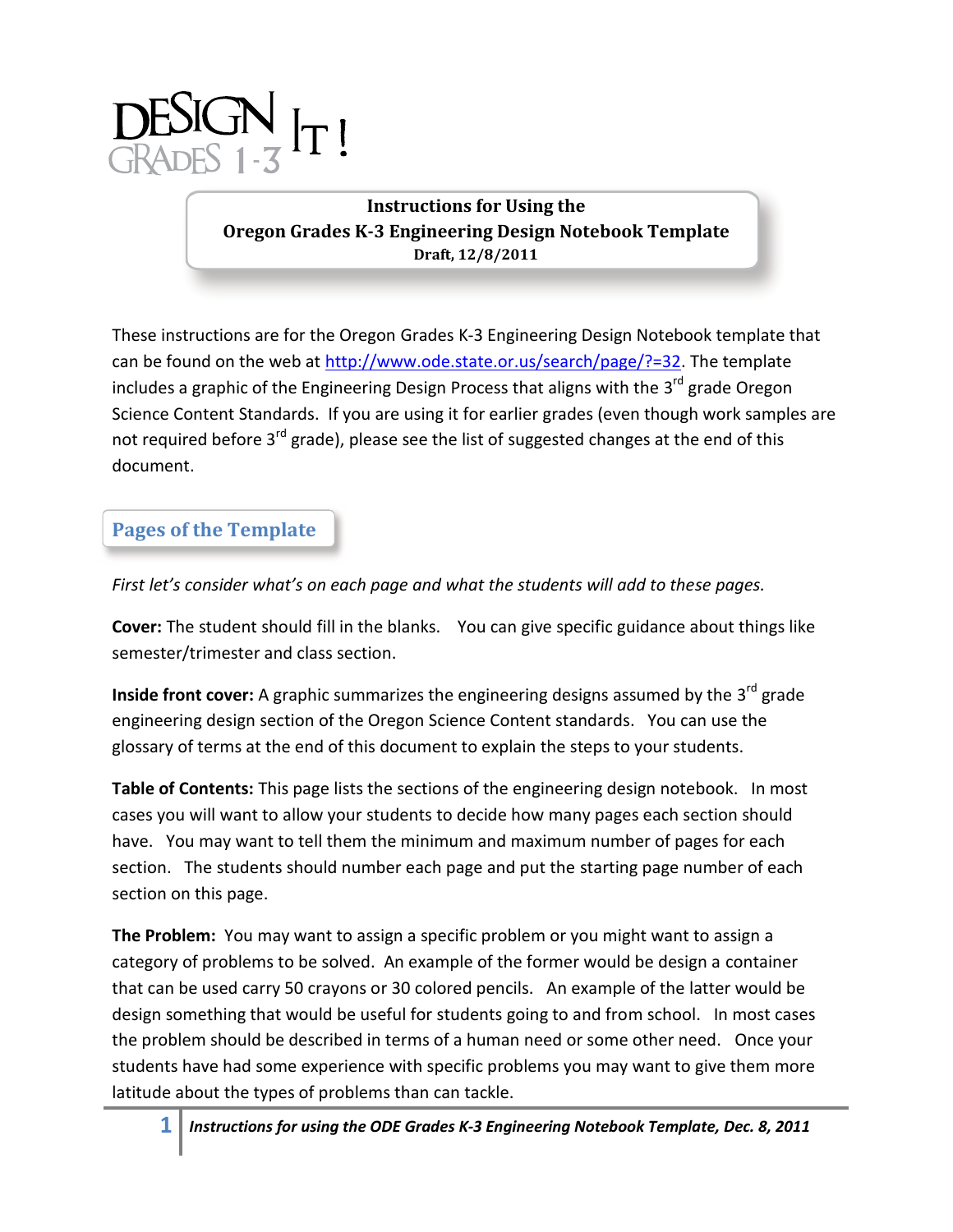**Potential Solution:** Students should use this section to describe a potential solution to the problem. They can both draw their idea and describe it using words. Labeling the drawing to describe its parts and their function is a good idea.

**The Prototype:** The students should build something that represents their potential solution. They should then use this section to draw and describe their prototype. The difference between the drawing in this section and the previous one is that before they were describing what they were planning on building. In this section they are describing what they actually built which may be smaller or use less expensive materials than their original idea.

# **Ways of Using the Template**

*The template can be used in several ways.* 

- **(1) "Loose-leaf" individually bound notebooks:** Provide each student with copies all the pages of the template. They can use the graph paper and lined paper at the end of the template to make additional sheets to insert in the various sections or you can provide supplies of these two sheets for students who need extra pages. Notebooks may be "bound" according to your or the students' preferences using staples, report covers, three-ring binders, or some other method.
- **(2) "Glue-stick" customization for pre-bound composition notebooks**: Provide each student with copies of all the pages of the template except the blank lined page at the end of the template. Students should glue pages onto pages in the composition book as they are completed. When students need additional pages in a section they can use the notebook pages without gluing on pages or they can glue copies of the graph paper onto composition pages. The Table of Contents Page should be updated as new sections in the notebook are started.

Alternatively, the students can use the template as guidelines for what they handwrite on the pages of the composition books.

**(3) "Pre-bound" individual notebooks:** Provide each student with either a full-size or half-size copy of this template, choosing the number of pages you think is appropriate for each step. Here is one possible solution that assumes half-size pages**:**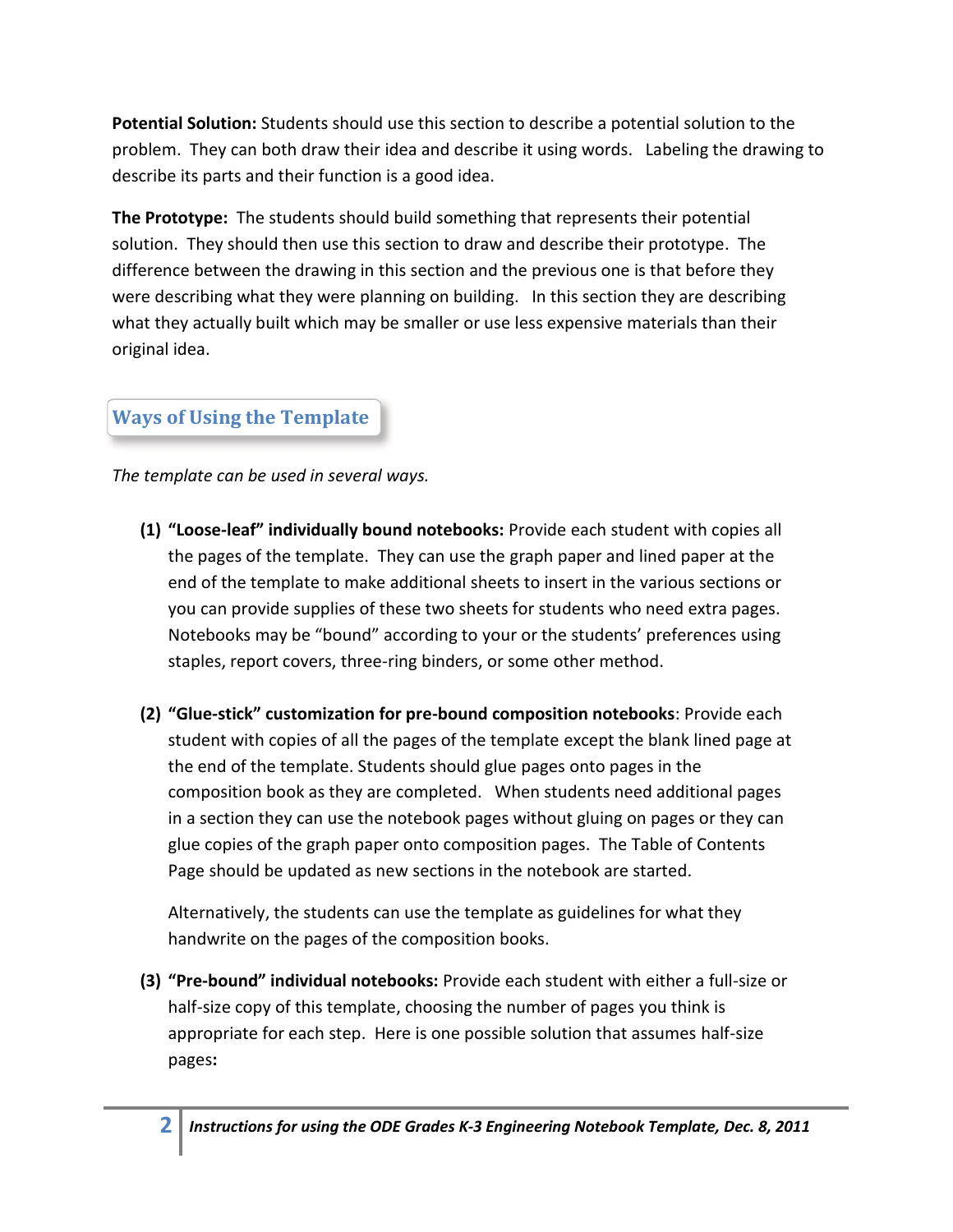- $\circ$  1 each Cover
- o 1 each Inside front cover Engineering Design Process graphic
- o 1 each Table of Contents
- $\circ$  1 each Introduction
- $\circ$  1 each The Problem
- o 2 each Potential Solution
- $\circ$  3 each The Prototype
- o 1 each Inside back cover
- $\circ$  1 each Back cover

If you use this format you can pre-number all the pages and fill in the Table of Contents with the page numbers of the first page of each section.

## **Suggestions for Design Notebooks for K-2nd Grades**

#### **Kindergarten**

The Oregon Administrative Rules do not require Kindergarten students to produce a work sample. Instead you might want to have students use worksheets to draw their ideas and then use simple tools like scissors and materials like construction paper, glue and tape to build structures. You can also have students disassemble and reassemble things to learn how they work. One example would be an inexpensive flashlight.

### **1 st Grade**

The Oregon Administrative Rules do not require  $1<sup>st</sup>$  grade students to produce a work sample. Nevertheless you may want to introduce you students to the idea of keeping a workbook. The  $1<sup>st</sup>$  grade standard uses the word "structure" rather than "prototype" so your template should probably do so as well. It also emphasizes the relationship of the parts of a structure to the function of the structure. While this may sound complicated it can be as simple as a roof keeping the rain out and a window letting light in. There is a reference to using tools in the  $1<sup>st</sup>$  grade standard. Such tools would probably be simple things like scissors to cut construction paper or a bread knife to spread modeling clay.

Even if you decide against using notebooks, you should still have your students use the steps described in the standard:

- Identify tools that can be used to build things.
- Demonstrate how parts of a structure relate to its function
- Show how tools are used.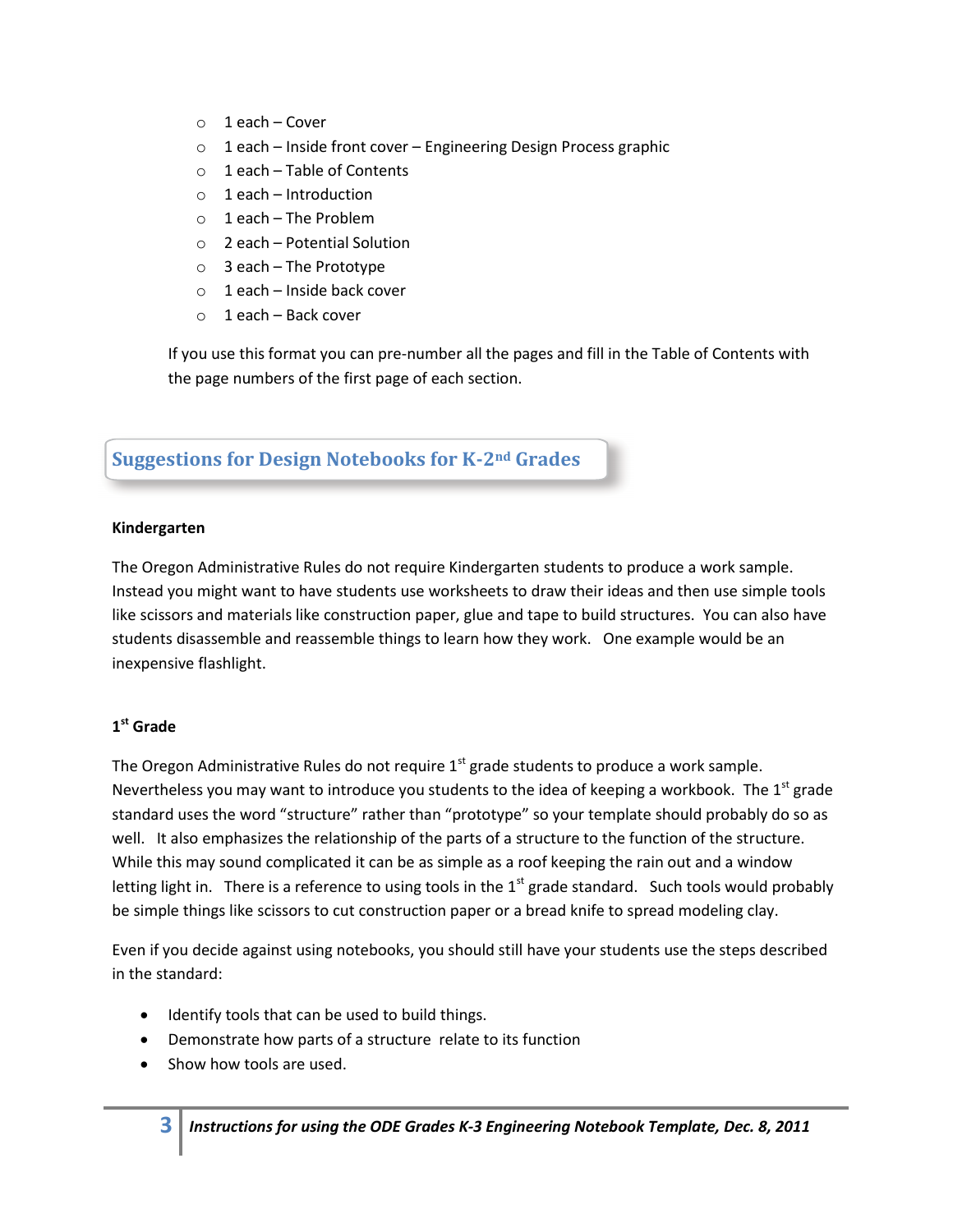### **2 nd Grade**

The Oregon Administrative Rules do not require  $2^{nd}$  grade students to produce a work sample. Nevertheless you may want to introduce you students to the idea of keeping a workbook. The  $2^{nd}$  grade standard uses the word "structure" rather than "prototype" so your template should probably do so as well. The 2<sup>nd</sup> grade standard also refers to working with a team, so you may want to have each student complete a notebook a notebook about the project that they are sharing with other students on their team. Or, you could have the members of each team share a notebook.

Even if you decide against using notebooks, you should still have your students use the steps described in the standard:

- Use tools to construct a simple designed stricter out of common objects and materials.
- Work with a team to complete a designed structure that can be shared with others.
- Describe an engineering design that is used to solve a problem or address a need.